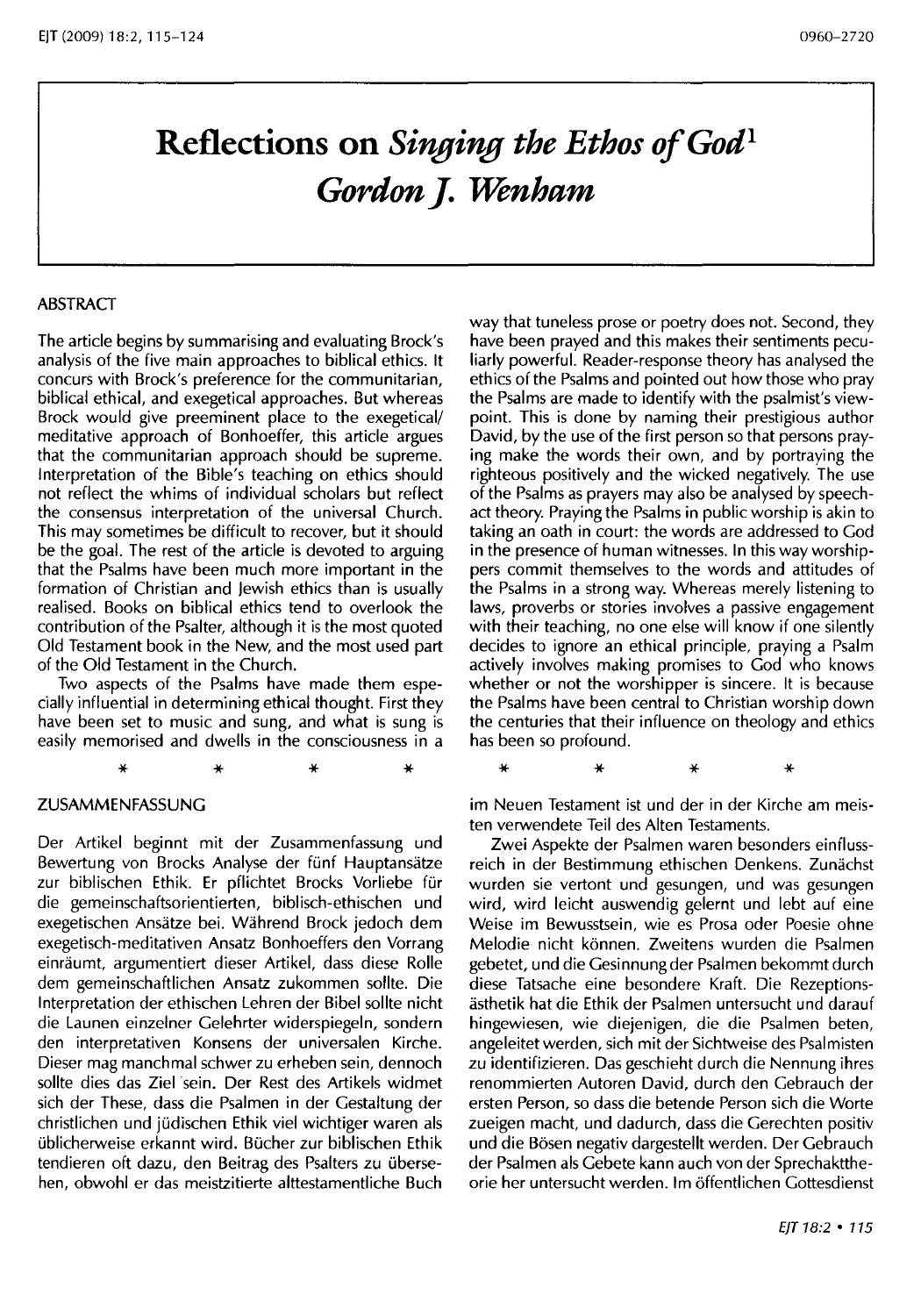die Psalmen zu beten ist dem Schwur vor Gericht ahnlich: die Worte richten sich vor menschlichen Zeugen an Gott. Auf diese Weise binden sich die Beter recht stark an die Worte und Haltungen der Psalmen. Wahrend das bloGe Anhoren von Gesetzen, Weisheitsspruchen oder Storys eine passive Beschaftigung mit ihren Lehren involviert, wobei niemand weiG, ob jemand stillschweigend

\* \* \* \*

**RÉSUMÉ** 

Cet article propose un résumé et une évaluation de !'analyse faite par Brock des cinq manieres principales d'aborder l'ethique biblique. 11 affirme avec Brock sa préférence pour les approches communautaire, exégetique et celle de l'ethique biblique. Mais, tandis que Brock privilégie l'approche exégétique et méditative de Bonhoeffer, Wenham pense que l'on devrait plutôt privilégier l'approche communautaire. L'interprétation de l'enseignement biblique éthique ne devrait pas refléter les préférences de chaque spécialiste, mais le consensus interpretatif de I'Eglise universelle. Cela peut s'averer parfois difficile a realiser, mais ce devrait etre le but. Le reste de !'article montre que les Psaumes ont joue un role bien plus important qu'on ne le pense souvent dans la

\* \* \* \*

It is a pleasure to respond to Brian Brock's *Singing the Ethos of God.* Seldom have I awaited the publication of a book with such anticipation. It is a fine work and most stimulating in its ideas, most of which I wholeheartedly endorse, but inevitably an ethicist focuses on different issues from a biblical exegete. This difference in perspective will, I hope, prove mutually enriching. I was asked to reflect on the first section of the book which is an illuminating survey of the main contemporary approaches to biblical ethics. I will not repeat Simon Woodman's overview of these approaches, but simply give my own reactions to Brock's summaries of different views and suggest where his ideas could be further developed. Then I shall review three different approaches to the Psalms in particular that suggest that at least historically, if not today, the Psalms have been even more important in the formation of Christian ethical attitudes than Brock argues.

## **Assessment of Part l**

The Introduction begins with a short sketch of Augustine's conversion to the reading of Scripture. His initial distaste for Scripture was prompted by his moral estrangement from its norms, Augustine having accepted the mores of his contemporaries.

 $116 • EJT18:2$ 

entscheidet, ein ethisches Prinzip zu ignorieren, beinhaltet das aktive Beten eines Psalms, Gott Dinge zu versprechen, und Gott weiG, ob der Beter ehrlich ist oder nicht. Weil die Psalmen über die Jahrhunderte im christlichen Gottesdienst so zentral waren, war ihr Einfluss auf die Theologie und Ethik so tiefgreifend.

\* \* \* \*

formation de l'éthique juive et chrétienne. Les ouvrages consacrés à l'éthique biblique tendent à ignorer la contribution du psautier, alors que c'est la le livre de I' Ancien Testament le plus souvent cite dans le Nouveau et le plus frequemment utilise dans I'Eglise.

Deux facteurs ont contribué à l'influence des Psaumes dans la détermination de la pensée éthique. D'une part, ils ont été mis en musique et chantés, et les paroles des chants sont facilement mémorisées et imprègnent la pensée d'une manière qui ne se retrouve pas pour des textes qu'on ne chante pas. D'autre part, ils ont été priés et les sentiments qu'ils expriment ont ainsi puissamment affecté ceux qui les ont priés. C'est parce que les Psaumes ont été au centre du culte chrétien au cours des siècles qu'ils ont exercé une si profonde influence sur la theologie et l'ethique.

\* \* \* \*

To start with he questioned Scripture, but later he allowed it to question him. In Scripture he heard God's voice calling to him and shattering his deafness. As he prayed the Psalms, a genuine love for God was kindled in his heart. Though Brock states that he does not regard Augustine's account of the relationship between ethics and Scripture as normative,<sup>2</sup> he believes modern students have much to learn from him. 'He is aware that one must be morally transformed to read Scripture, and that we learn to read the Bible in communities of tradition.'3 The first third of Brock's work offers an overview of how far different approaches have taken on board these ancient insights.

The first chapter, 'Reading Self-Consciously: the Hermeneutical Solution', reviews the approaches of Schiissler Fiorenza, Patte and Cosgrove. Brock thinks all three are inadequate, but for different reasons. Though Brock does not agree with Schiissler Fiorenza's claim that the Bible is oppressive, he agrees with her that interpretation involves commitment, whether this interpretation supports the biblical writer's views or criticises them, and applauds her concern for the poor and the weak. On the other hand, he argues that Patte and Cosgrove's claim to neutrality and their attempt to referee objectively between different views is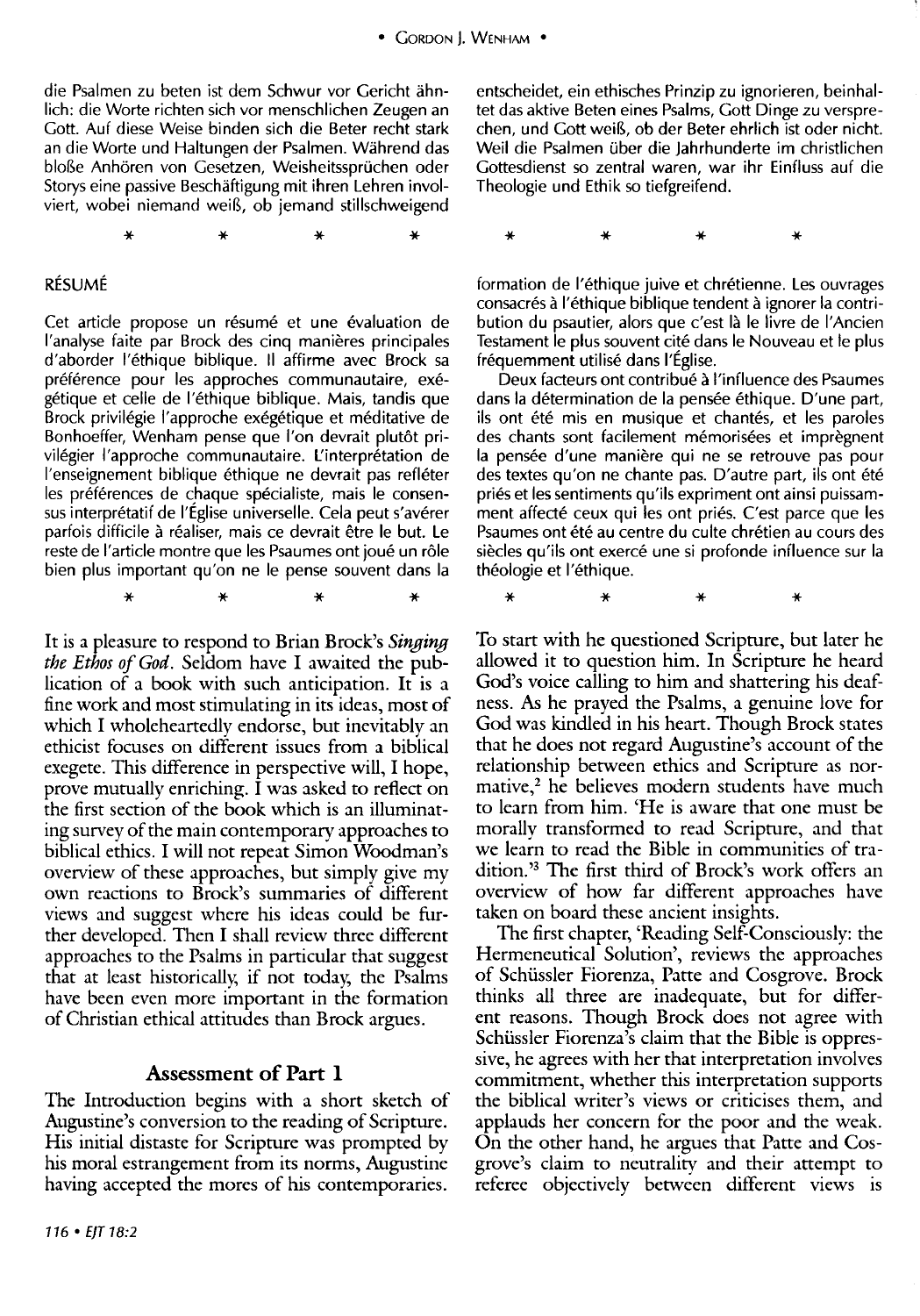misguided. They fail to recognise fully their own prejudice and how it distorts their own judgment. They base themselves on Enlightenment canons of objectivity, which minimise the involvement of God in human affairs, and thus they miss his voice speaking through Scripture. This seems to me a fair assessment of these positions.

The authors discussed in the second chapter entitled 'Reading Together: the Communitarian Solution' claim that the Church is the community in which the Bible is properly interpreted and which should embody the ethic of Scripture, preeminently manifested in the life and teaching of Jesus. 'The Christ story orders Christians' lives as they tell their own stories through the lens of that story.'4

Brock is more sympathetic to this communitarian approach than to the hermeneutical, in particular its acknowledgement that God speaks through Scripture and that the Church should acknowledge his voice. He also approves of their emphasis on an ethic which moulds every thought and action, not just big and problematic decisions. But two things about the communitarian approach make him very uneasy. First, their insistence that it is within the Church that the ethic is created and learned leads, he thinks, to an anthropocentric approach to the Bible and its interpretation. Where there are differences of view, how do we judge who is being led by the Spirit? Brock's second concern is the overemphasis of this approach on narratives and the down playing of explicitly ethical texts found in the law, wisdom and Psalms.

I sympathise with Brock's concerns, but I would not share his objections on principle. From the church fathers to Calvin and some of his modern adherents, it has been recognised that the Bible belongs to the Church, and that the Church must interpret it, not outsiders. The problem has not been the principle of the Church being the authoritative interpreter of Scripture, but that often it has refused to listen to Scripture, or as Schiissler Fiorenza has pointed out, that it has used Scripture to oppress. Then of course there is the problem of schism, so that every ecclesiastical body claims it has the right to interpret Scripture its own way, with a multitude of conflicting interpretations then being advocated. Ideally, as Calvin argued,<sup>5</sup> Scripture needs to be interpreted by bishops of the universal Church who subject themselves to its authority. So I favour the communitarian approach in principle, though I fear, from Brock's summary, that some of their views would not command universa! consent in the world-wide Church.

As far as his second concern about the over-reliance on narrative for ethics, he may have a point as far as New Testament studies are concerned, but in Old Testament studies of Old Testament ethics the neglect of narrative has been conspicuous. The standard German introduction to OT ethics by Otto<sup>6</sup> has very little. John Goldingay cautions against using the narratives for ethics in *Models for Interpretation of Scripture:* 'When we take stories as examples of what we should do or be, we risk turning the faith into something we do rather than something God has done.<sup>37</sup> Similarly the popular book *How to Read the Bible for all Its Wwth* discourages its readers from drawing moral points from biblical stories.8 Yet, as St Paul says, from their first composition biblical stories have been told in order to make ethical points: 'For whatever was written in former davs was written for our instruction, that through endurance and through the encouragement of the Scriptures we might have hope (Rom. 15:4, ESV).

It has been standard Christian and Jewish practice ever since to read the OT narratives for their ethical instruction. It is a modern aberration to neglect it. Not, of course, that it is always easy to pick up the author's intention in telling these stories. For example, very often people suppose that OT accounts of war are glorifying it, whereas the perspective of the writers is that violence is so abhorrent to God that, to eliminate it, he was prepared to destroy all mankind save Noah and his family (Gen. 6:11, 13). It is essential that *description* of behaviour is not confused with *prescription:*  often the biblical writers intend us to be horrified by what they describe; they do not want us to imitate it. And in this regard the law and wisdom books do help us to see where the narrators are coming from and what their assumptions are.<sup>9</sup> So once again I find myself in basic sympathy with the communitarians, though, like Brock, cautious about some of their conclusions.

The third chapter 'Focusing Reading: the Biblical Ethics Solution' discusses what is the most familiar, synthesising, approach to deriving ethical teaching from the Bible. For example, Frank Matera's *New Testament Ethics: the Legacies of Jesus and Paul* takes each Pauline epistle and each gospel separately, seeking to define its particular ethical teaching first, before integrating it into a broader synthesis. Matera insists that one must begin with the canonical books as they stand, not for example trying to distinguish between the historical Jesus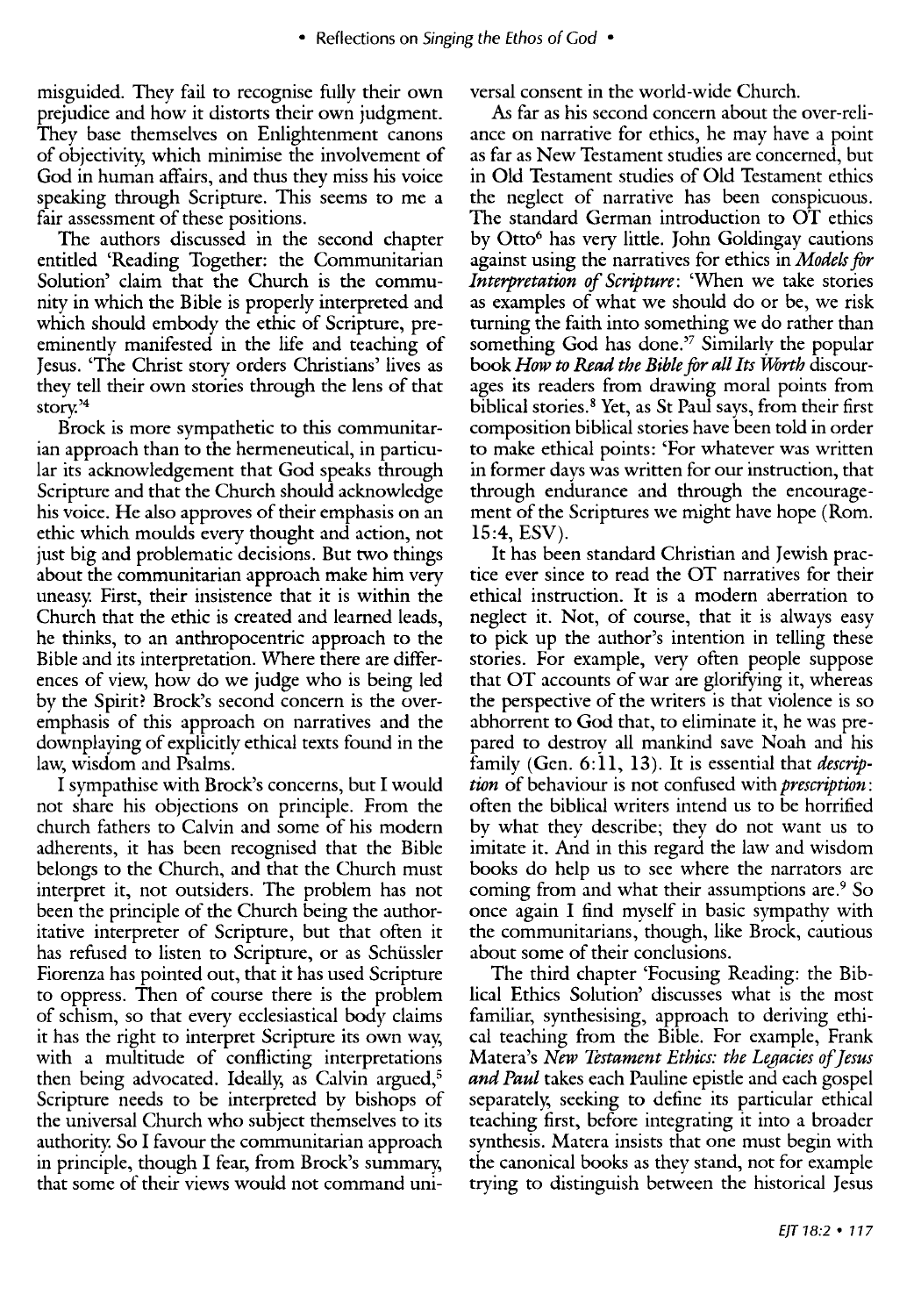#### • GORDON J. WENHAM •

(or Paul) and the Jesus of Matthew. 'The *primary*  object of New Testament ethics should be the writings of the New Testament rather than a historical reconstruction of the ethical teachings of Jesus, the early church, Paul, and so on. ' 10 While not disagreeing with Matera's starting point, Brock argues that describing the teaching of different biblical books is only a start in formulating a biblical ethic. The contributions of the different books do need to be combined and then compared with the modern situation to determine their relevance and application to the modern Christian.

By contrast, Richard Hays, *The Moral Vzsion of the New Testament* goes much further in this direction. Again it is focused on the New Testament, whose teaching he surveys on a number of topics. However, Hays insists that one should not just look at the explicit ethical injunctions of the New Testament, but on the images it uses to describe the Christian life and the narratives, especially of the life of Christ, to produce a rounded Christian ethic. He sums this up under three headings: community, cross and new creation. The Church is called to be a countercultural communitv. Jesus' death is the paradigm for human action. The Church must demonstrate resurrection life in the as-yet-unredeemed world. In studying the teaching of the New Testament the exegete will note parallels and analogies with modern situations and by the guidance of the Spirit will be able to apply them to today's issues. Hays illustrates his method by looking at a variety of problems, such as violence, divorce and homosexuality.

Yoder's *The Politics of Jesus* skips much of the preliminary descriptive work that Matera and Hays do and goes straight to the relevant biblical texts, and then tries to explain them. For example he sees the New Testament *Haustafeln,* which advocate reciprocal responsibilities between husband and wife, master and slave, child and parent, as exemplifYing behaviour inspired by Christ. These injunctions contrast with the Stoic lists where only the adult male was the free agent and other ranks in society had to obey his rules. Brock warms to this approach, especially when it is combined with insights from the communitarian one. He gently chides Hays and Yoder for not drawing out the implications of mutual submission in response to politically correct egalitarians.<sup>11</sup> More serious is his charge of Marcionism. 'These analyses disproportionately favor the New Testament, with the implication that Christians, in their actual use of the Bible, should look for moral guidance to the New

Testament, which, in Marcionite fashion, they treat *de focto* as more important and accessible to Christian ethical enquiry. $v^{12}$ 

These seem to me fair comments. Havs himself says: 'the New Testament vision trumps the Old.'13 I would add that when New Testament scholars do ethics and compare its teaching with that of the Old, they tend to focus on the Law and Wisdom and perhaps the Prophets, but neglect the contribution of the narratives and Psalms, probably the parts of the Old Testament most quoted and alluded to in the New. They often fail to realise that the provisions in the law often do not represent the behaviour that the biblical writers would regard as ideal, only the minimum social requirements.<sup>14</sup>

Brock would like to see the Biblical Ethics approach supplemented by insights from the Communitarian. I think I would argue the reverse. It seems to me that the insights of the Communitarians are more basic than the Biblical Ethics school of thought. The Biblical Ethics school of thought, at least as expounded by Brock, seems to leave the determination of interpretation to individual experts, who probably disagree, rather than seeing theologians as members of the body of Christ, the Church, whom they serve and to whom they must answer.

Chapter 4, 'Reading Doctrinally: the Biblical Theology Solution' focuses on the work of Brock's colleagues in Aberdeen, Francis Watson and John Webster, both of whom stand in the stream of biblical theology that goes back to Barth. This follows a brief discussion of Brevard Childs, who developed canonical criticism. 15 I was a little surprised at how little attention was given to canonical criticism in Brock's discussion of the Psalms, 16 for it has been the main area of discussion in Psalm studies in the last two decades. Ever since Childs' disciple G. H. Wilson wrote *The Editing of the Hebrew Psalter*  ( 1985) there have been many articles and monographs and two major commentaries<sup>17</sup> exploiting this method. Canonical criticism of the Psalms focuses on the structure of the Psalter, the sequence ofPsalms, their titles, the arrangement of the Psalms into books, and so on, with a view to determining how the Psalms were understood when they were collected into the current anthology. This gives a much more focused approach to their understanding than did the older methods such as form criticism. It aims to elucidate what the Psalms meant to those who first read them canonically. Opinions differ as to the success of this approach and there are differences between canonical critics on certain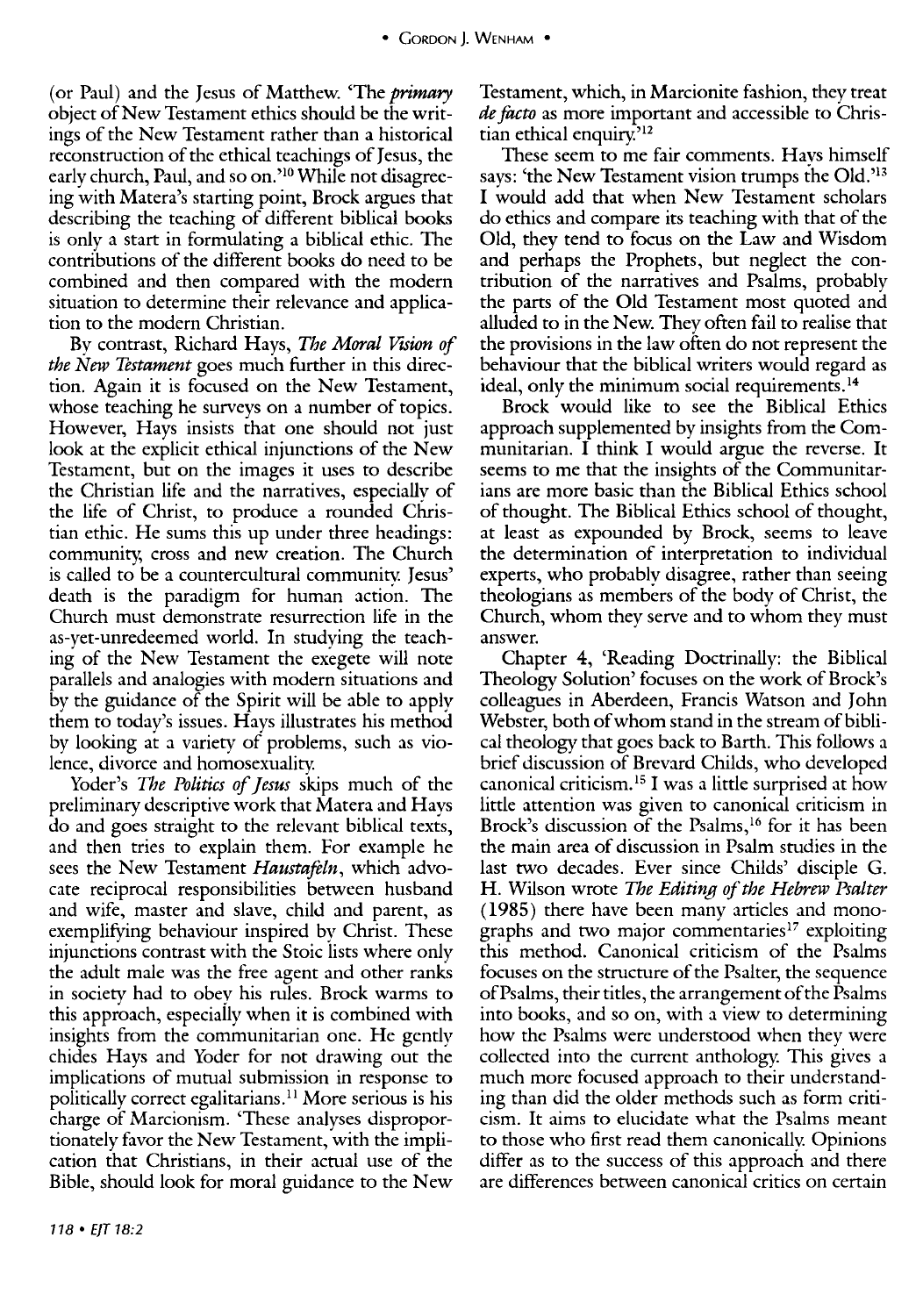issues of interpretation, 18 but intrinsically canonical criticism seems to me the method that takes the texts as Scripture most seriously. <sup>19</sup>

Brock finds merit in the positions of Watson and Webster. He praises Watson for actually discussing biblical texts and applying them to current issues. His work *Agape, Eras, Gender* brings together biblical criticism, Christian dogmatics and cultural sensitivity.<sup>20</sup> However Brock hints that he thinks Watson is more sensitive to culture than a Christian theologian ought to be: 'Watson is happier to admit that the Spirit speaks to the church through the world than he is with prophetic speech within the church itself.'<sup>21</sup>

Brock seems happier with Webster's theory of exegesis, but he laments that Webster does not put his programme into action. He sums up the programme in three points: first, the subject of all Scripture is Christ; second, the reader of Scripture must be ready to repent when Scripture convicts him of error; third, readers must discover their place in the scriptural narrative. Reflecting on contemporary hermeneutics Webster claims that they often miss the mark because thev fail to submit to God's demands mediated through Scripture. It is by listening to the word that a Christian conscience is formed, not through developing more and more hermeneutical rules. 'In conscience I attend to the call of myself as perfected in Christ, who both reveals my distance from perfection and urges and guides the closing of that gap. ' 22

After a very broad endorsement of Webster's programme, Brock offers this justified criticism: 'In arriving at the conclusion that theology is exegesis, Webster leaves undone what he asks his readers to do. Having said that theologians should not make exegesis a secondary or tertiary part of theology, he nevertheless takes as his primary texts the writings of Barth and Bonhoeffer on theological hermeneutics.'23

The final chapter of Part 1, 'Reading as Meditation: The Exegetical Theology Solution', is devoted to expounding the approach of Bonhoeffer, both to the Psalms and to ethics. Brock gives more space to Bonhoeffer's ideas than to those of anyone else save Augustine and Luther. One wonders if he feels that Bonhoeffer's approach fulfils Webster's programme of exegesis. Bonhoeffer's key idea is that the Psalms are meant for meditation, as Psalm 1 puts it: 'On his law he meditates day and night.' Meditation *(hagah* in Hebrew) is not silent thought, so much as speaking it aloud either to oneself or with others. Like Luther, Bonhoeffer

sees the Psalter as providing us with appropriate words to address God. It is designed to train our speech and affections towards God.<sup>24</sup> This meditation is focused on the law, which Bonhoeffer finds not only in the Pentateuch, but throughout Scripture.

While the Bible does contain principles and rules, meditation on the law is not really a question of formulating these rules and applying them, so much as involvement in a conversation with God so that the meditater is moulded and guided to live in a godly way. It involves living with an undivided heart and seeing all that we receive as a gift from God,<sup>25</sup> allowing our outlook and behaviour to be changed by them. It is above all prayer: only prayer enables us to let go of sin and follow God's way. For Bonhoeffer the Christian life is not based on rules or principles, but on intimacy with God mediated by obedience to the guidance found in the Bible. Ethics is a journey on a path on which God guides us, not by giving a long-range map, but by telling us what the next step is.

Brock basically concurs with Bonhoeffer's approach, though he thinks he gave too little scope for the work of the Spirit, and emphasised creation at the expense of redemption. But he agrees with Bonhoeffer that producing rules from the Bible is a mistake. 'BonhoetTer has substantiated our worries that summaries of the Bible's ethical content are methodologically problematic. Such summaries turn Scripture into a book that contains moral claims rather than being the point at which meditation on God's Word can become even richer.'26

Like Brock I appreciate Bonhoeffer's method of meditation on Scripture as a way to find God's guidance, but it seems to me to run the risk of becoming very subjective unless it is controlled by the communitarian and biblical ethics approaches. Individualism can run riot, and all sorts of outrageous ideas may be claimed to be justified on the basis of meditation on the Scriptures. Nor am I persuaded that principles and rules, models and virtues, cannot be derived from Scripture. What is wrong with affirming that the Bible rules out adultery and murder, but insists on honouring parents, keeping the Sabbath, and caring for the poor? Admittedly there are many grey areas and tricky situations where it is not clear how one should act on the basis of Scripture, and what might be the right course of action for one person might not be right for another. But that does not mean there are no clear, firm principles that must characterise Christian life and behaviour.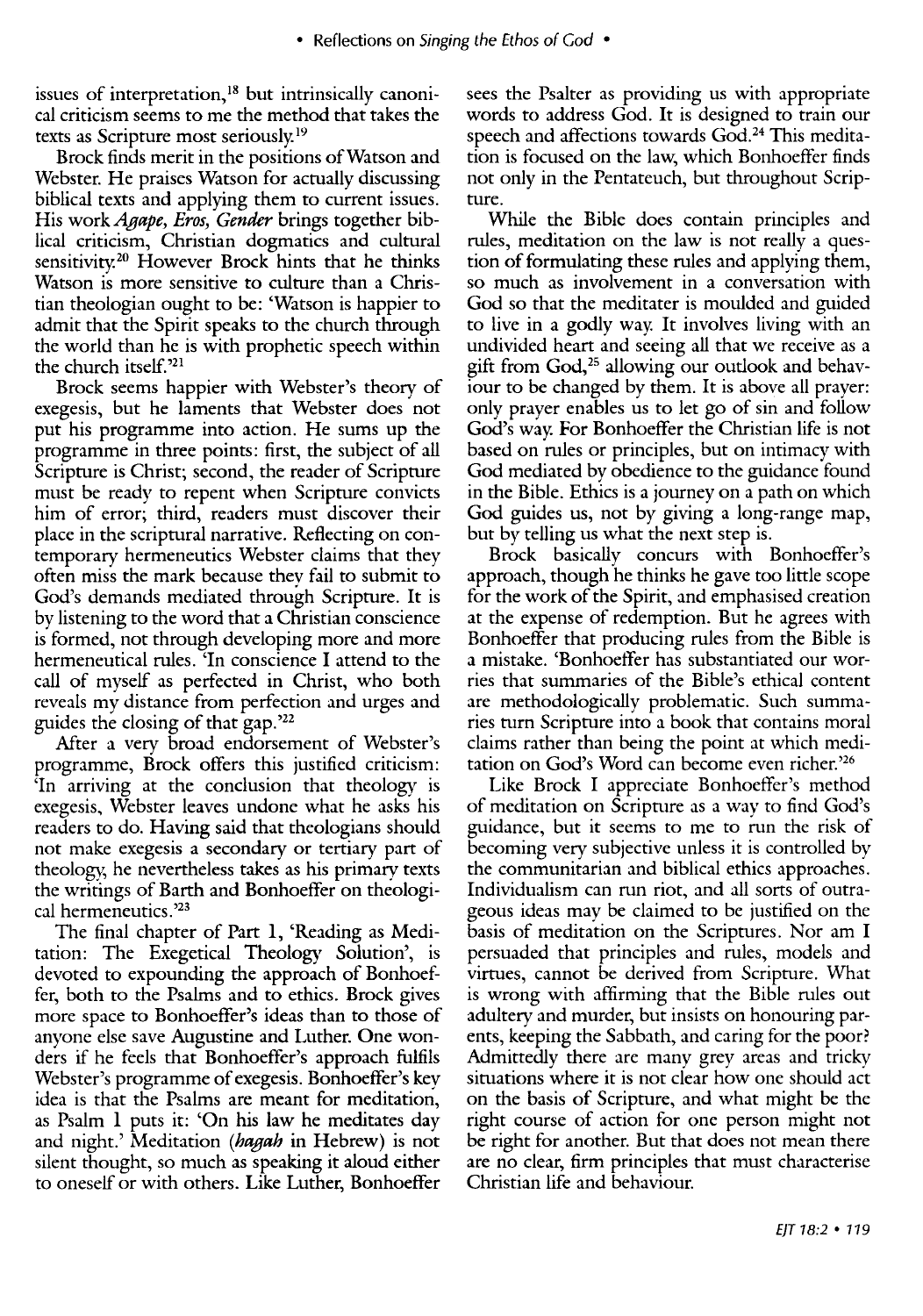## **The influence of the Psalter over three millennia**

This then is what Brock has to say in part I of his book. Much of the rest of the book is taken up with expounding Augustine and Luther's use of the Psalms. That two of the greatest theologians in the Western church should pay such attention to the Psalter is of course significant, but the influence of the Psalms is much more pervasive than this. It was among both Jews and Christians the most widely used part of the Old Testament, as the evidence from both Qumran and the New Testament shows.

The Psalms were a regular part of Christian worship both in monasteries and in public worship for nearly two millennia, until hymns and worship songs displaced them in some branches of Protestantism. In the Middle Ages a Psalter was the only part of the Bible a layman was likely to own. Set to music people would sing the Psalms at home and at work as described in Athanasius' letter to Marcellinus. This wide diffusion of the Psalms gave them a profound and wide influence in forming the Christian ethic. But the very nature of the Psalms makes it likely that their influence went deeper than other forms of ethical instruction in the Church. I want to mention three facets of their power.<sup>27</sup>

# **Singing and the Psalms**

First they have most often been sung. The saying 'Let me make the songs of a nation and I care not who makes its laws', is often ascribed to Plato, but actually comes from Andrew Fletcher, a leading Scottish politician at the opening of the seventeenth century. Whoever said it matters little, for it expresses *very* well the power of songs.

In his Letter to Marcellinus Athanasius wrote:

Words of this kind should be not merely said, but rendered with melody and song; for there are actually some simple folk among us who... think the reason for singing them is just to make them more pleasing to the ear! This is by no means so; Holy Scripture is not designed to tickle the aesthetic palate, and it is rather for the soul's own profit that the Psalms are sung. This is so chiefly for two reasons. In the first place, it is fitting that the sacred writings should praise God in poetry as well prose, because the freer, less restricted form of verse, in which the Psalms... are cast, ensures that by them men should express their love to God with all the strength and power they possess. And secondly, the reason lies in the unifying effect which chanting the Psalms has upon the singer. For to sing the Psalms demands such concentration of a man's whole being on them that, in doing it, his usual disharmony of mind and corresponding bodily confusion is resolved, just as the notes of several flutes are brought by harmony to one effect.28

Jews have also commented on the value of music in intensifying devotion. Judah he-Hasid, a twelfth-century rabbi wrote:

Say your prayer in the melody that is most pleasant and sweet in your eyes. Then you shall pray with proper concentration; because the melody will draw your heart after the words that come from you mouth. Supplication in a melody makes the heart weep, and praise in a melody makes the heart happy. Thus you will be filled with love and joy for Him that sees your heart, and you will bless Him with great love and with  $j$ oy.<sup>29</sup>

Martin Luther in 1538 wrote:

Music is to be praised as second only to the Word of God because by her are all the emotions swayed. Nothing on earth is more mighty to make the sad gay and the gay sad, to hearten the downcast, mellow the overweening, temper the exuberant, or mollifY the vengeful. .. That is why there are so many songs and psalms. This precious gift has been bestowed on men alone to remind them that they are created to praise and magnify the Lord.<sup>30</sup>

More recently David Ford has commented:

What does (singing) do with the crucial Christian medium of words? It does with them what praise aims to do with the whole of reality: it takes them up into a transformed, heightened expression, yet without at all taking away their ordinary meaning. Language itself is transcended and its delights and power are intensified, and at the same time those who join in are bound together more strongly. So singing is a model of the way praise can take up ordinary life and transpose it to a higher level without losing what is good in other levels. The social power of music in general (for good or ill) is well known, and it moves at levels and in ways that nothing else can.<sup>31</sup>

Thus set to music and sung communally the Psalms have even more power than when they are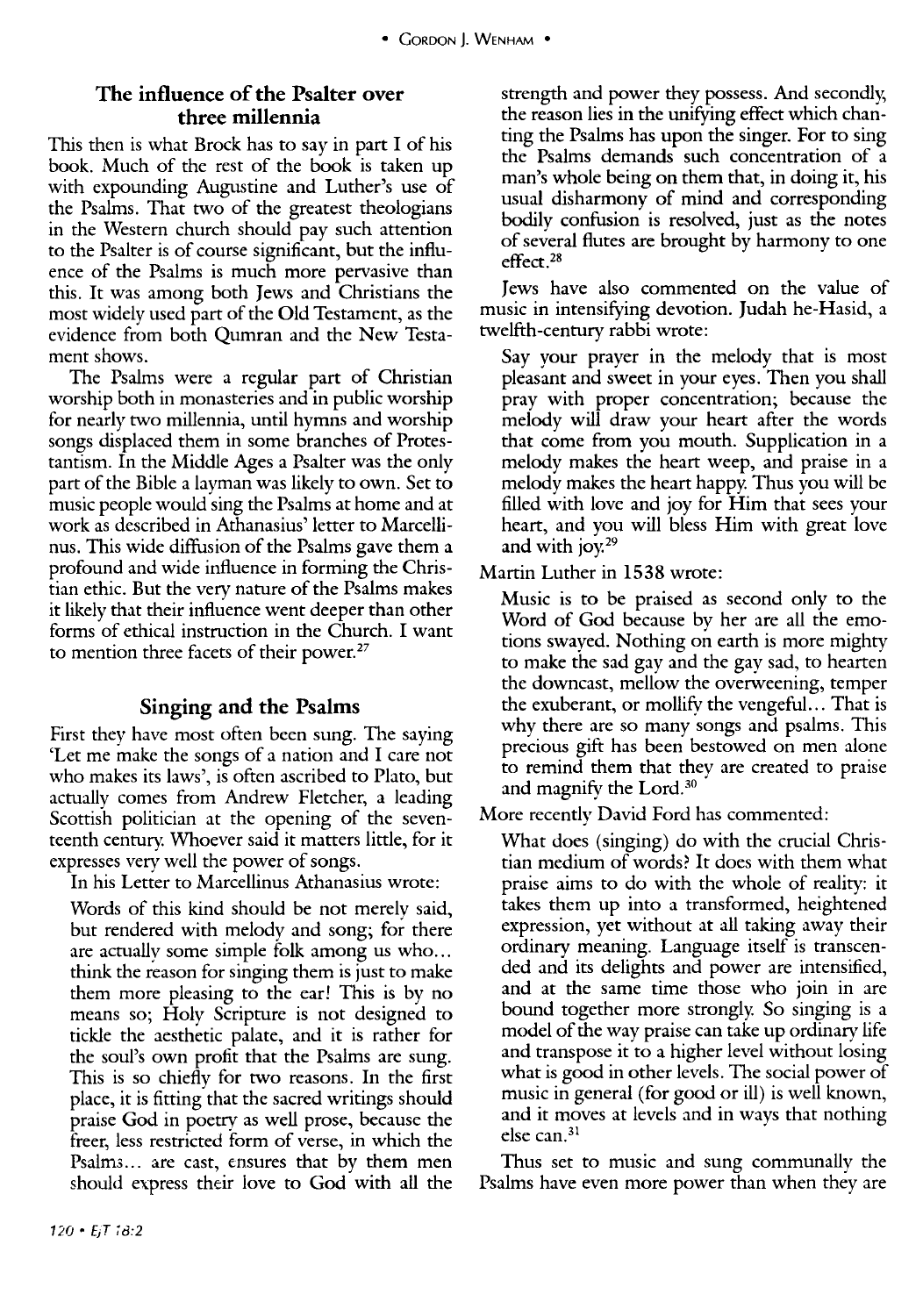merely recited. But even mere recitation is a more powerful instructor than listening to stories, commands or wisdom sayings. Listening is passive, indeed the message can be ignored by the listener, but recitation and especially singing is an activity which involves the whole person and cannot be honestly undertaken without real commitment to what is being said or sung.

Singing or reciting the Psalms is a form of prayer, and this has important ethical consequences. For example, when we pray 'Forgive us our trespasses as we forgive those who trespass against us', we are committing ourselves to forgive other people. What worshippers say in prayer ought to have a profound effect on them, because these words are addressed to God, who can evaluate their sincerity and worthiness. If we praise a certain type of behaviour in our prayers, we are telling God that this is how we intend to behave. On the other hand, if in prayer we denounce certain acts and pray for God to punish them, we are in effect inviting God to judge us if we do the same. This makes the ethics of liturgy uniquely powerful. It makes a stronger claim on the believer than law, wisdom or storv, which are simply subject to passive reception: one can listen to a proverb or a story and then take it or leave it, but if you pray ethically; you commit yourself to a path of action.

## Reader-response theory and the Psalms

Reader-response theory has been partially explored by Dorothea Erbele-Klister in her book *Lesen als Akt des Betens: Eine Rczeptionsasthetik der Psalmen*<sup>32</sup> in which she uses reader-response theory to illuminate the rhetorical situation of praying the Psalms. She asks: how does the person praying the Psalms become involved and experience their significance?

She starts her discussion by endorsing the insights of canonical critics who have seen the sequencing of the Psalms as significant. Psalm 2 proclaims the triumph of the Davidic house, but this is immediately followed by a collection of Psalms each headed 'by David', many of which relate the trials that dogged his life. Like most canonical critics she does not assume that the titles are historically reliable, but they do constrain the uncritical reader to value them, because they represent the words and experience of Israel's greatest king. Thus Erbele-Küster thinks these Davidic titles give the Psalms a paradigmatic quality and encourage the later reader to identify with their sentiments.<sup>33</sup>

Erbele-Klister draws attention to other devices in the text that clearly aim to influence the reader's perspective. There are general blessings pronounced: 'Blessed is the man who / blessed are all who / blessed is the one who'  $(1:1; 2:12; 84:12)$ . The paradigmatic quality of the lifestyle that is pronounced blessed invites the reader to identify with it. The prospect of blessing should encourage all to adopt this way of life.

Another device inviting the worshipper to identifY with the sentiments of the Psalm is the use of the first person. The psalmist often speaks in the first person 'I will bless the LORD at all times' (34:1). Someone singing or praying this Psalm later is thus invited to do the same. Indeed the suggestion may well be reformulated as a command to share in the psalmist's experience. Psalm 34 continues: 'Oh taste and see that the LORD is good' (34:8). There then follows a blessing in the third person on anyone who puts his trust in God: 'Blessed is the man who takes refuge in him!' (34:8) The Psalm concludes with the general lessons that the psalmist has learned which he wishes future generations to appropriate for themselves:

Come, 0 children, listen to me: I will teach you the fear of the Lord.

What man is there who desires life, and loves many days, that he may see good?

Keep your tongue from evil, and your lips from speaking deceit.

Depart from evil, and do good; seek peace, and pursue it......

Many are the afflictions of the righteous: but the Lord delivers him out of them all. (34:11-14, 19)

This switch between first and third person encourages the user of the Psalm to identify with the viewpoint of the psalmist.<sup>34</sup> But particularly the use of the first person encourages such identification: 'The experience of the I of the psalm embodies a religious ideal, whose reality is open to the reader to experience.'35

## Speech-act theory and the Psalms

Another approach that sheds light on the uniqueness of the Psalmic ethic draws on the insights of speech-act theory. Speech-act theory was developed in the late twentieth century by philosophers of language such as Austin and Searle, and then applied to theology by various scholars such as Evans and Thiselton. Unfortunately there have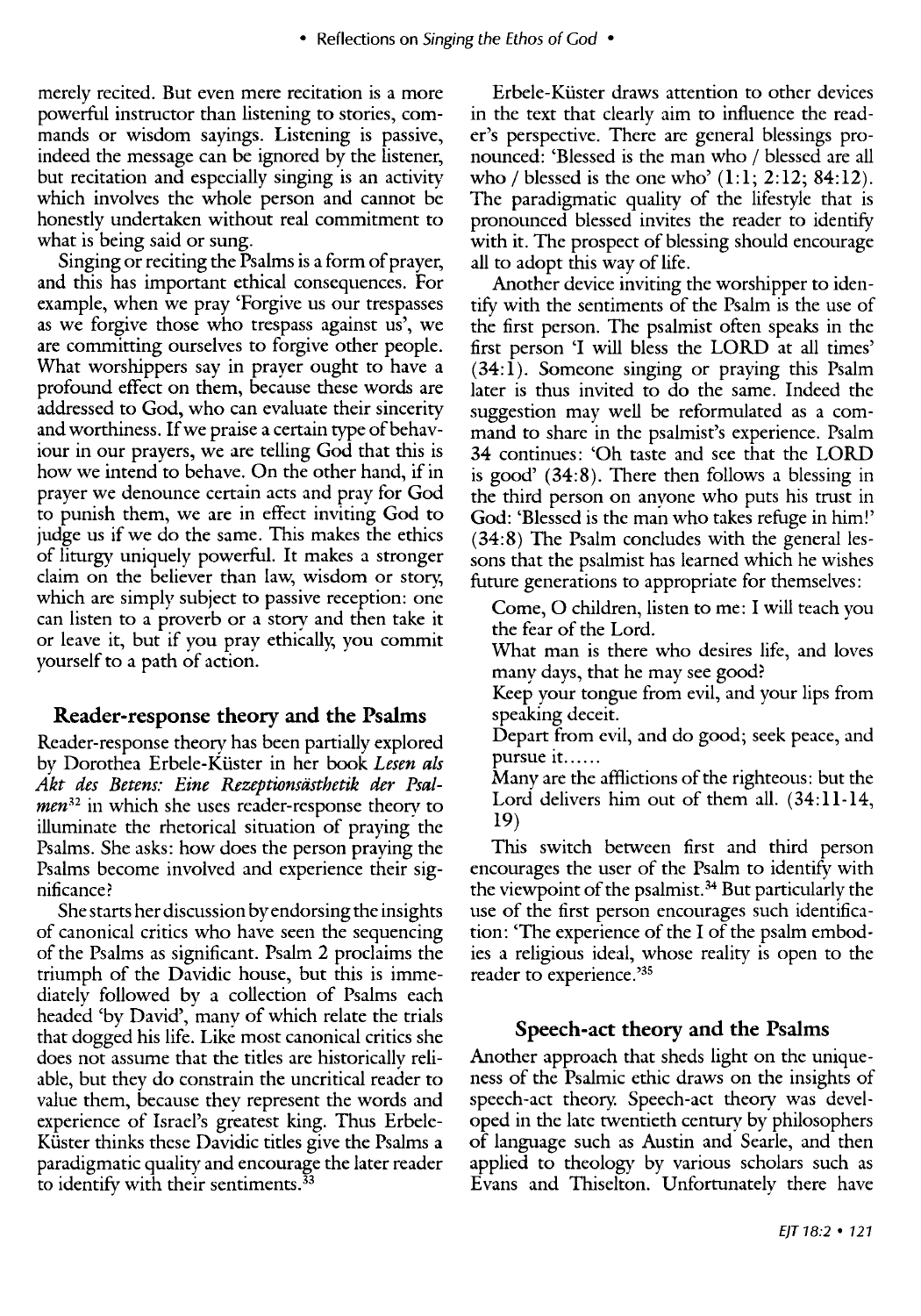been no major attempts to use speech-act theory to illuminate the ethics of the Psalms but it seems to me to offer great potential.

I have already observed that the Psalms differ from other parts of the Bible in that they are meant to be recited or sung as prayers. That is, they are public address to God. The Psalms put powerful words into the worshipper's mouth:

For there is no truth in their mouth; their inmost self is destruction; their throat is an open grave; they flatter with their tongue. Make them bear their guilt, O God; let them fall by their own counsels; because of the abundance of their transgressions cast them out, for they have rebelled against you (5:9-10).

Here the psalmist is accusing the wicked and summoning God to intervene against them. We have a similar scenario in Psalm 52. This involvement of the worshipper in expressing assent to these sentiments makes the Psalms quite different from the other modes of teaching ethics in the OT. The OT narratives were presumably recited by storytellers within the family or in the tribes, but they rarely make explicit their judgments on the actions that are recited, so the moral of the story might have been missed and certainly did not have to be endorsed by the listeners. They could have just ignored the point, as I suspect many listening to worthy sermons often do.

The same is true of the laws. We are not sure how they were passed on in Bible times. Few people would have had written copies of the law: some texts suggest the Levites were involved in teaching the law. In the light of the practice in neighbouring cultures, it would seem likely that most people's knowledge, if any, would have come from hearing recitations of the laws at religious festivals. But once again for the listener the reception of the law was essentially passive. You listened to the law and maybe an explanation of it by a preacher, and then it was up to you to keep it or reject it as you saw fit (Neh. 8:1-10). As long as you did not publicly reject or break the law you would survive, socially at least. Thus receiving the ethical teaching of the law or the history books of the OT was basically a silent passive affair.

Reciting the Psalms is different. The prayer of the Psalms is taking these words on his lips and saying them to God in a personal and solemn way. An example is Psalm 7:8-9:

The Lord judges the peoples; judge me, 0 Lord, according to my righteousness and according to the integrity that is in me. Oh, let the evil of the wicked come to an end, and may you establish the righteous – you who test the minds and hearts, 0 righteous God!

The psalmist affirms that God will judge all the peoples but then invites God to judge him, despite affirming that God tests the minds and hearts. It is a quite challenging and disturbing prayer: do all worshippers really want God to test their innermost motives? But time and again in the Psalms we meet this sort of prayer. The reciter or singer of the Psalms is thus involved in giving very active assent to the standards of life implied in the Psalms.

The closest analogy in Scripture to this affirmation of standards, I think, is found in Deuteronomy 27. There in a ceremony to be performed shortly after entry into the promised land. All the tribes stand before the Levites who then pronounce curses on certain types of, mostly secret, sins. Mter each curse 'all the people shall answer and say, "Amen".'

But even saying 'Amen' to a curse seems to me semi-passive when compared with reciting the Psalm. When you pray a Psalm, you are describing the actions you will take and what you will avoid. It is more like taking an oath or making a vow.

Austin pointed out that many remarks are much more than statements about facts, which are either true or false. Promises for example change the situation and impose obligations on the speaker and create expectations in the listener. A promise is an example of a speech act. Wedding vows are speech acts too. The key words in a marriage ceremony are spoken publicly and to God. 'I A take you B to my wedded wife to have and to hold from this dav forward, for better for worse, for richer for poorer, in sickness and health, to love and to cherish, till death us do part.' One trusts that brides and bridegrooms pronounce these words after careful thought beforehand and with complete sincerity on the big day. The words themselves transform their status: they become man and wife. Thus the words are performative.<sup>36</sup> They change the situation.

One of the earliest writers to apply speech-act theory to the language of worship was Donald Evans in *The Logic of Self-Involvement. <sup>37</sup>*He does not specifically discuss the language of the Psalms,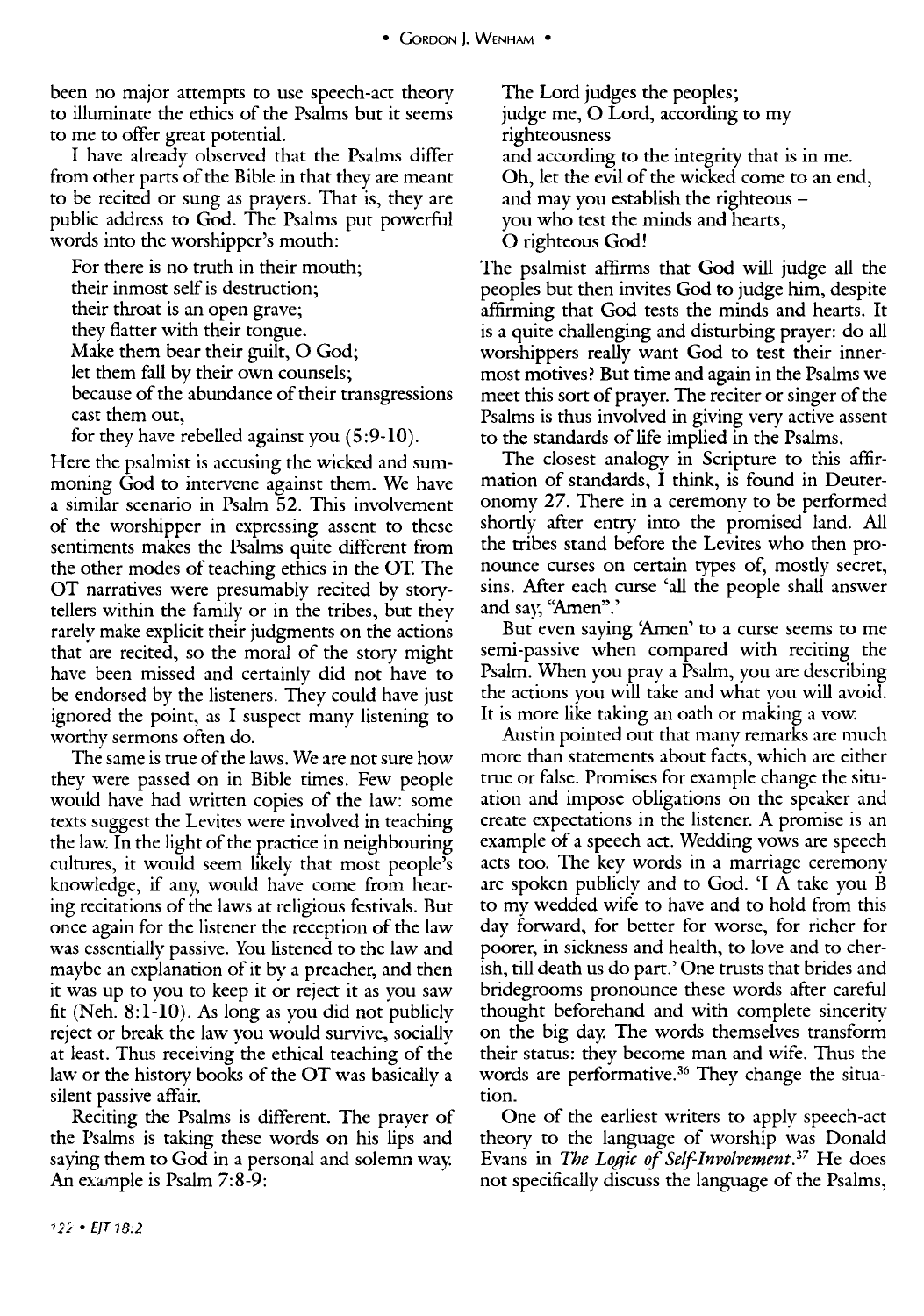but his more general observations are most pertinent to our discussion. He argues that most theological statements from a believer have a stronger or weaker commissive sense. This observation, I believe, aptly describes the situation of those praying the Psalms. It is particularly pertinent to a study of the ethics of the Psalms. Evans begins by noting that when God addresses humankind he makes a commitment, and when a person addresses God there is a commitment in response:

Similarly man does not (or does not merely) assert certain facts about God; he addresses God in the activity of worship, committing himself to God and expressing his attitude to God. In so far as God's self-revelation is a self-involving verbal activity ('His Word is claim and promise, gift and demand') and man's religious language is also a self-involving verbal activity ('obedient, thankful confession and prayer'), theology needs an outline of the various ways in which language is self-involving. 38

Evans' book attempts to provide such an analysis of how the language of worship involves the worshipper. Evans says that statements like 'I promise' are commissive performatives, for the speaker *commits* himself in more than a verbal way. They have a 'content', for the speaker is undertaking to behave in a specified way in the future; for example, he is undertaking to 'return this book tomorrow'. 39

God's promises are also commissives, e.g., Psalm  $2:7-8:$ 

I will tell of the decree:

The Lord said to me, 'You are my Son;

today I have begotten you.

Ask of me, and I will make the nations your heritage,

and the ends of the earth your possession'.

These divine commitments evoke a response from humans. In fact, in many of the Psalms divine promises are quoted by the psalmists in their prayer and praise. Following Austin's terminology, Evans calls sentiments such as 'I thank you', 'we praise thee, 0 Lord', 'I apologise', behabitives, because

they related the speaker to another person in the context of human *behaviour* and social relations, without being strongly commissive. The speaker implies that he has certain attitudes in relation to the person whom he addresses, or towards what he is talking about. In saying, 'I thank you', I imply (but do not report) that I am grateful to you; in saying, 'I apologize for my behaviour', I imply (but do not report), that I have an unfavourable attitude towards my behaviour. Behabitives imply attitudes.<sup>40</sup>

Evans argues that most language about God is either commissive or behabitive and therefore selfinvolving. Self-involvement is particularly evident in first-person utterances. 'Where  $I$  report my attitude in the present tense, my utterance is rarely a mere report, equivalent to *your* report of my attitude. It tends to *commit* me to the pattern of behaviour to which I am referring; it has a forward reference to behaviour for which I am the responsible agent, not merely an observer.<sup>241</sup>

Many Psalms illustrate this:

Blessed be the Lord,

for he has wondrously shown his steadfast love to me

when I was in a besieged city.

I had said in my alarm,

'I am cut off from your sight.'

But you heard the voice of my pleas for mercy when I cried to you for help (Ps. 31:21-22).

Many remarks which on first sight seem to be mere statements of fact, constatives, within the context of worship have clearly performative force. According to the Old Testament, 'man in general is created with a role as nature's steward and God's articulate worshipper. In the biblical context, to say, "God is my Creator" is to acknowledge the *role*  which God has assigned'.<sup>42</sup> To say 'I acknowledge you as my king' or 'You are my king' is to express a strong commitment.<sup>43</sup> The so-called enthronement Psalms (93-100) offer many examples of this.

The Lord reigns; he is robed in majesty;

the Lord is robed; he has put on strength as his belt. (Ps. 93:1)

These 'Commissives are utterances in which the speaker commits himself to future patterns of more-than-merely-verbal behaviour. ' 44

Praying the Psalms is a performative, typically a commissive, act: saying these solemn words to God alters one's relationship in a way that mere listening does not. This is not a new insight: St. Paul saw confession of faith as altering one's status before God: 'if vou confess with vour mouth that Jesus is Lord and believe in your heart that God raised him from the dead, you will be saved. For with the heart one believes and is justified, and with the mouth one confesses and is saved.' (Rom. 10:9-10)

Paul's argument may be applied to the Psalms.